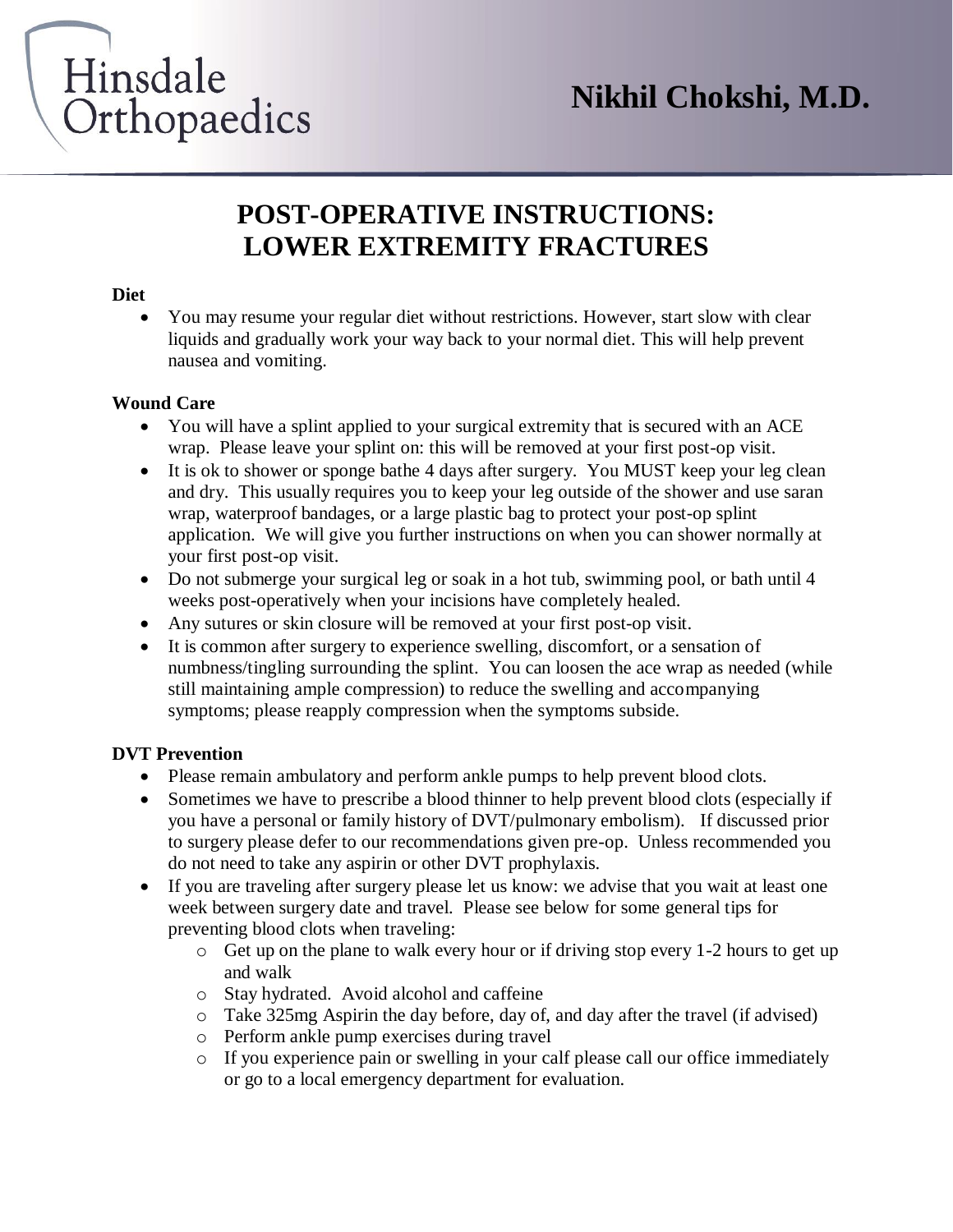

## **Post-Operative Activity and Weight Bearing**

- After surgery you will remain NON-WEIGHTBEARING using your crutches or walker until your first post-op appointment. We will provide additional instructions at that time.
- Please elevate the knee frequently in order to help decrease swelling/discomfort. When elevating, keep the surgical extremity positioned with the foot higher than the knee and with your toes pointed towards the ceiling to avoid swelling into the foot and ankle. Place a pillow under your ankle for comfort and not behind the knee when elevating.
- Physical therapy instructions will be provided at your first post-operative appointment.

# **Cold Therapy**

- $\bullet$  Ice should be used to help reduce pain and swelling. Use it as often as possible the first 3 days after surgery, alternating 20 minutes on and 20 minutes off. After the third day, use it at least 3-5 times a day for 20 minutes until pain and swelling have resolved.
- Please keep in mind that it may be difficult to ice through your splint and ace wrap; you can apply ice to any area adjacent to the surgical joint to attempt to find relief using this modality.

## **Pain Medication**

- Take your pain medication as prescribed. This usually means 1 tablet every 4 hours for mild pain or 2 tablets every 4-6 hours for more severe pain. Do not take any additional Tylenol when taking these narcotic medications.
- You can use Tylenol once your pain is more manageable in order to transition from narcotic use. DO NOT take NSAIDs (Aleve or Ibuprofen) as they impair bone healing.
- The narcotic pain medication can cause constipation if you take it regularly. Some treatments include prescribed stool softeners, fiber bars, Metamucil, or prune juice.
- You are not permitted to drive while taking your narcotic pain medication.
- The pain medication can cause nausea so always take it with food.

**\*\***Effective in 2014: Federal regulation prevents the ability to call or fax post-operative medications to pharmacies (including refills). **Every prescription must be an original and picked up in person**: we cannot fax or call in these medications to your pharmacy.

**\*\***Please call **a minimum of 24 hours prior to needing additional medications** in order to provide you with the handwritten copy. **All requests for prescriptions prior to the weekend must be received by Thursday at noon**. Failure to plan accordingly and contact our office prior to needing a refill may prevent you from obtaining your medication.

## **Bone Health**

 While fractures can happen for a variety of reasons, sub-optimal bone health can be a risk factor. Taking Vitamin D and Calcium during the duration of your treatment can help promote fracture healing. The following are suggested doses and are available over the counter: 1000 units Vitamin D by mouth daily and 1000mg Calcium by mouth daily.